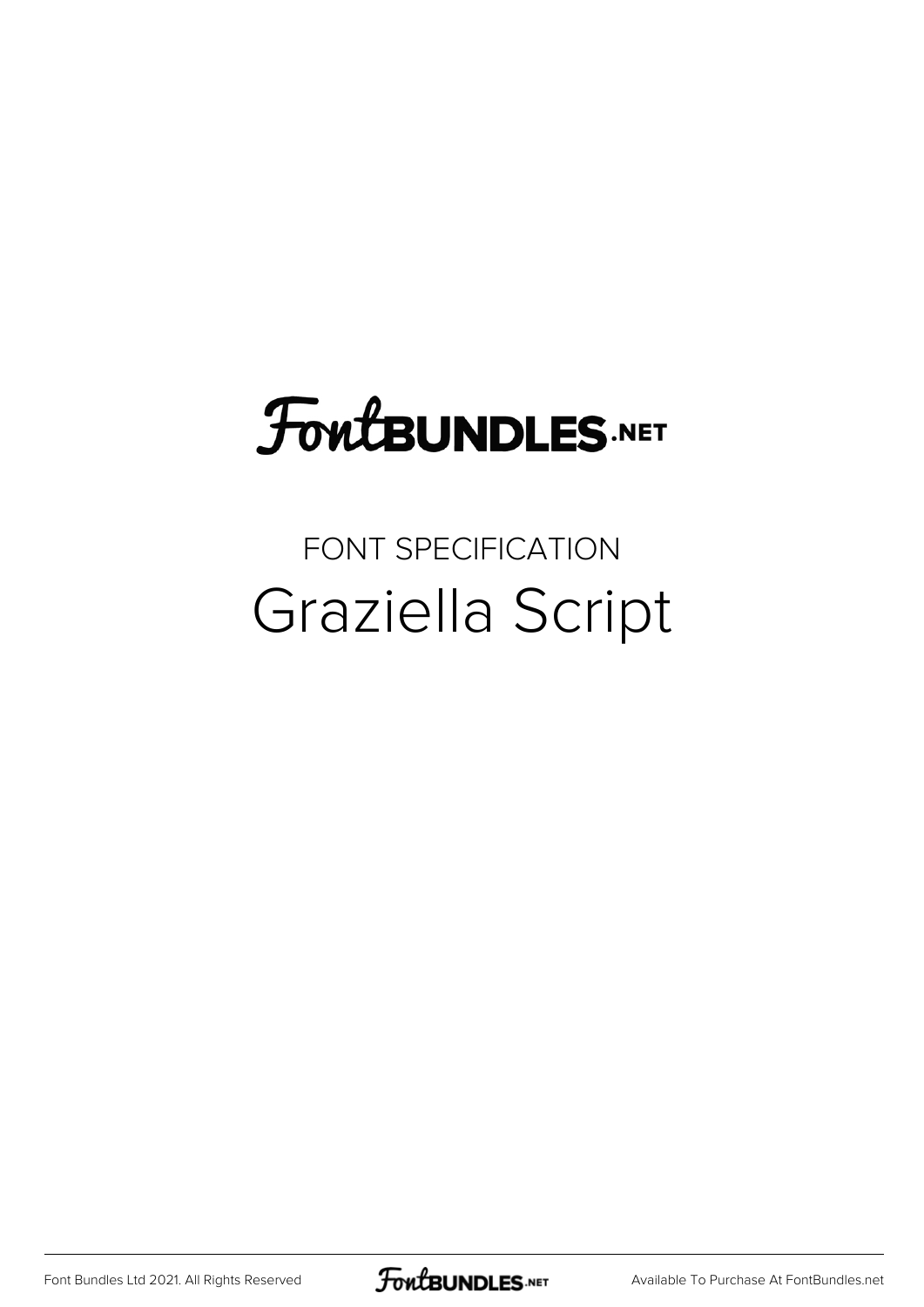#### Graziella Script - Regular

**Uppercase Characters** 

### MULLAUTHE TO SUN  $\check{\mathfrak{g}}(\check{\mathfrak{g}})$ PUIT SAU

Lowercase Characters

## abcdefqhijklmnopqrstuvwxyz

**Numbers** 

### 0123456789



All Other Glyphs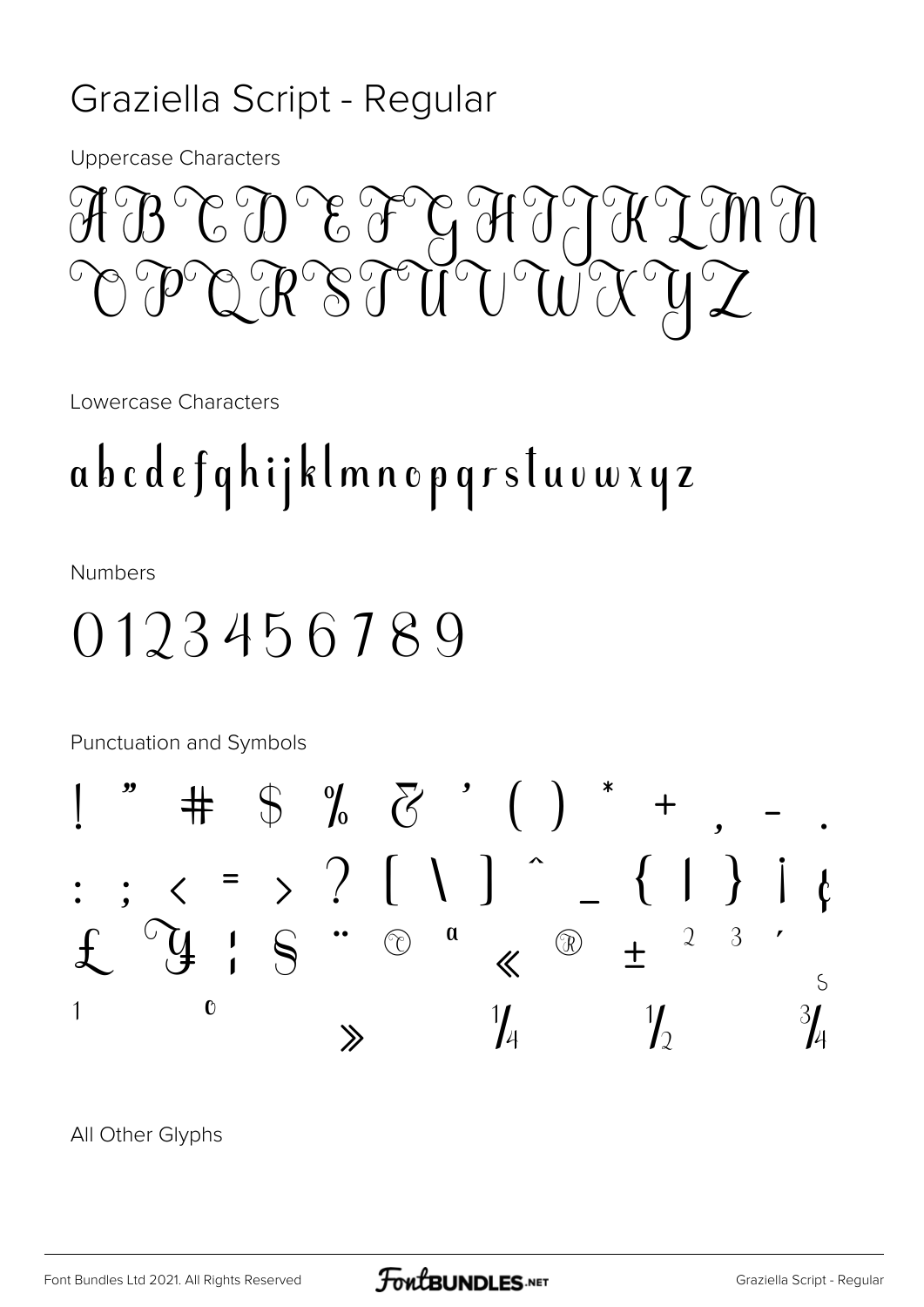|  |  |  | $\begin{array}{ccc} \mathfrak{A} & \mathfrak{A} & \mathfrak{A} & \mathfrak{A} & \mathfrak{A} & \mathfrak{A} & \mathfrak{A} \\ \mathfrak{A} & \mathfrak{A} & \mathfrak{A} & \mathfrak{A} & \mathfrak{A} & \mathfrak{A} \end{array}$                                                                                                                                                                                                                        |  |
|--|--|--|-----------------------------------------------------------------------------------------------------------------------------------------------------------------------------------------------------------------------------------------------------------------------------------------------------------------------------------------------------------------------------------------------------------------------------------------------------------|--|
|  |  |  | $\tilde{E} \quad \tilde{E} \quad \tilde{E} \quad \tilde{E} \quad \tilde{E} \quad \tilde{E} \quad \tilde{E} \quad \tilde{E} \quad \tilde{E} \quad \tilde{E} \quad \tilde{E} \quad \tilde{E} \quad \tilde{E} \quad \tilde{E} \quad \tilde{E} \quad \tilde{E} \quad \tilde{E} \quad \tilde{E} \quad \tilde{E} \quad \tilde{E} \quad \tilde{E} \quad \tilde{E} \quad \tilde{E} \quad \tilde{E} \quad \tilde{E} \quad \tilde{E} \quad \tilde{E} \quad \tilde{$ |  |
|  |  |  | $\dot{U}^{\circ} \dot{U}^{\circ} \ddot{U}^{\circ} \ddot{U}^{\circ} \ddot{U}^{\circ} \ddot{U}^{\circ} \ddot{U}^{\circ} \ddot{U}^{\circ} \ddot{U}^{\circ} \ddot{U}^{\circ} \ddot{U}^{\circ} \ddot{U}^{\circ} \ddot{U}^{\circ} \ddot{U}^{\circ} \ddot{U}^{\circ} \ddot{U}^{\circ} \ddot{U}^{\circ} \ddot{U}^{\circ} \ddot{U}^{\circ} \ddot{U}^{\circ} \ddot{U}^{\circ} \ddot{U}^{\circ} \ddot$                                                               |  |
|  |  |  | $\hat{u}$ $\hat{u}$ $\hat{y}$ $\hat{y}$ $\hat{y}$ $\hat{y}$ $\hat{d}$ $\hat{a}$ $\hat{a}$ $\hat{a}$                                                                                                                                                                                                                                                                                                                                                       |  |
|  |  |  | $\ddot{a}$ $\ddot{a}$ $\alpha$ $\beta$ $\dot{e}$ $\dot{e}$ $\hat{e}$ $\ddot{e}$ $\ddot{e}$ $\ddot{e}$                                                                                                                                                                                                                                                                                                                                                     |  |
|  |  |  | $\begin{array}{ccc} \hat{i} & \hat{i} & \hat{i} & \hat{0} & \hat{n} & \hat{0} & \hat{0} & \hat{0} & \hat{0} \end{array}$                                                                                                                                                                                                                                                                                                                                  |  |
|  |  |  | $\ddot{c}$ $\frac{0}{0}$ $\phi$ $\dot{u}$ $\dot{u}$ $\hat{u}$ $\ddot{u}$ $\dot{y}$ $\dot{p}$                                                                                                                                                                                                                                                                                                                                                              |  |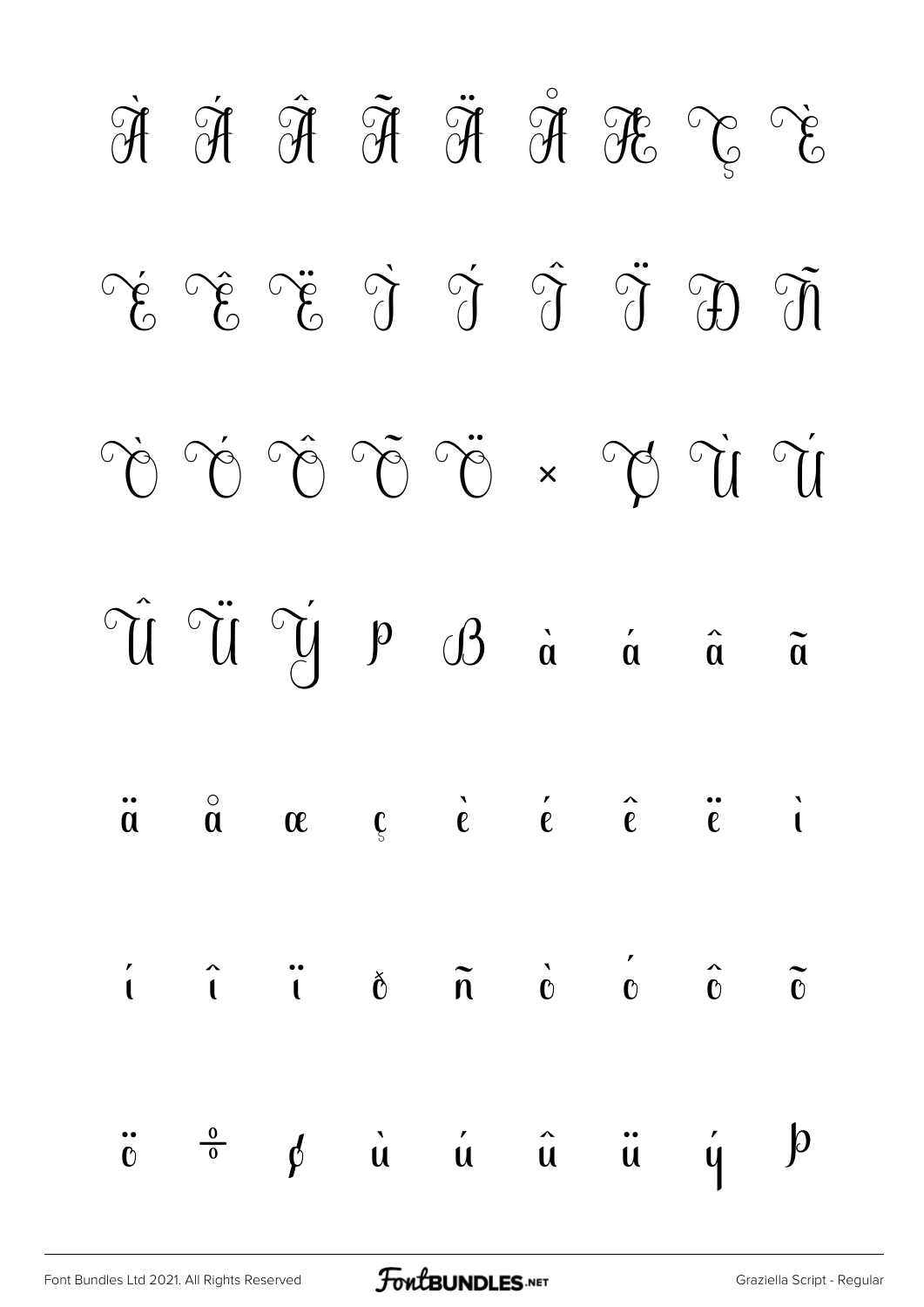

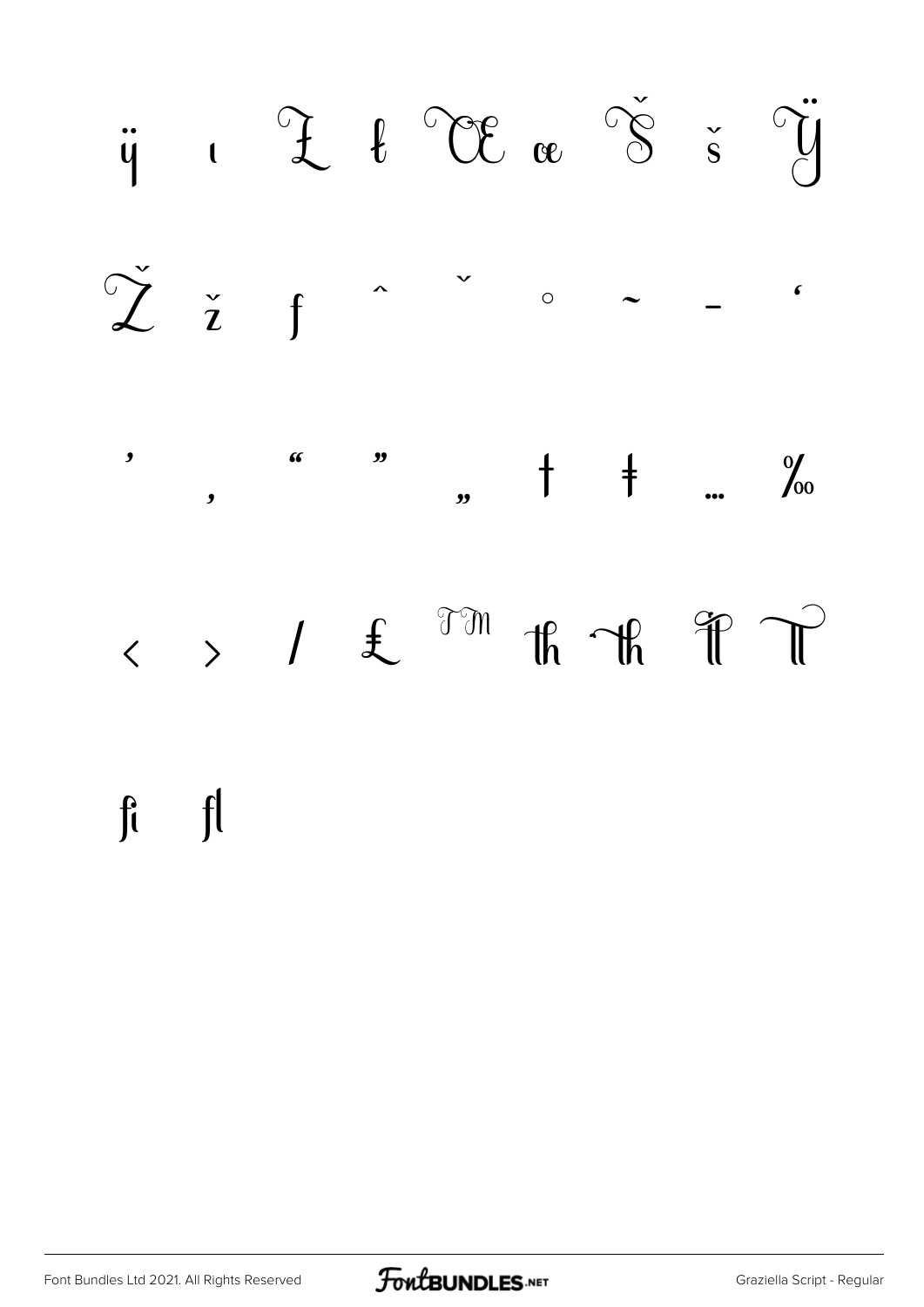#### Graziella Script - Regular

**Uppercase Characters** 

ABCD EFGHJJKIM<br>NOPQRSTUVWXY

Lowercase Characters

## abcdefghijklmnopgrstuvwxyz

**Numbers** 

### 0123456789

Punctuation and Symbols

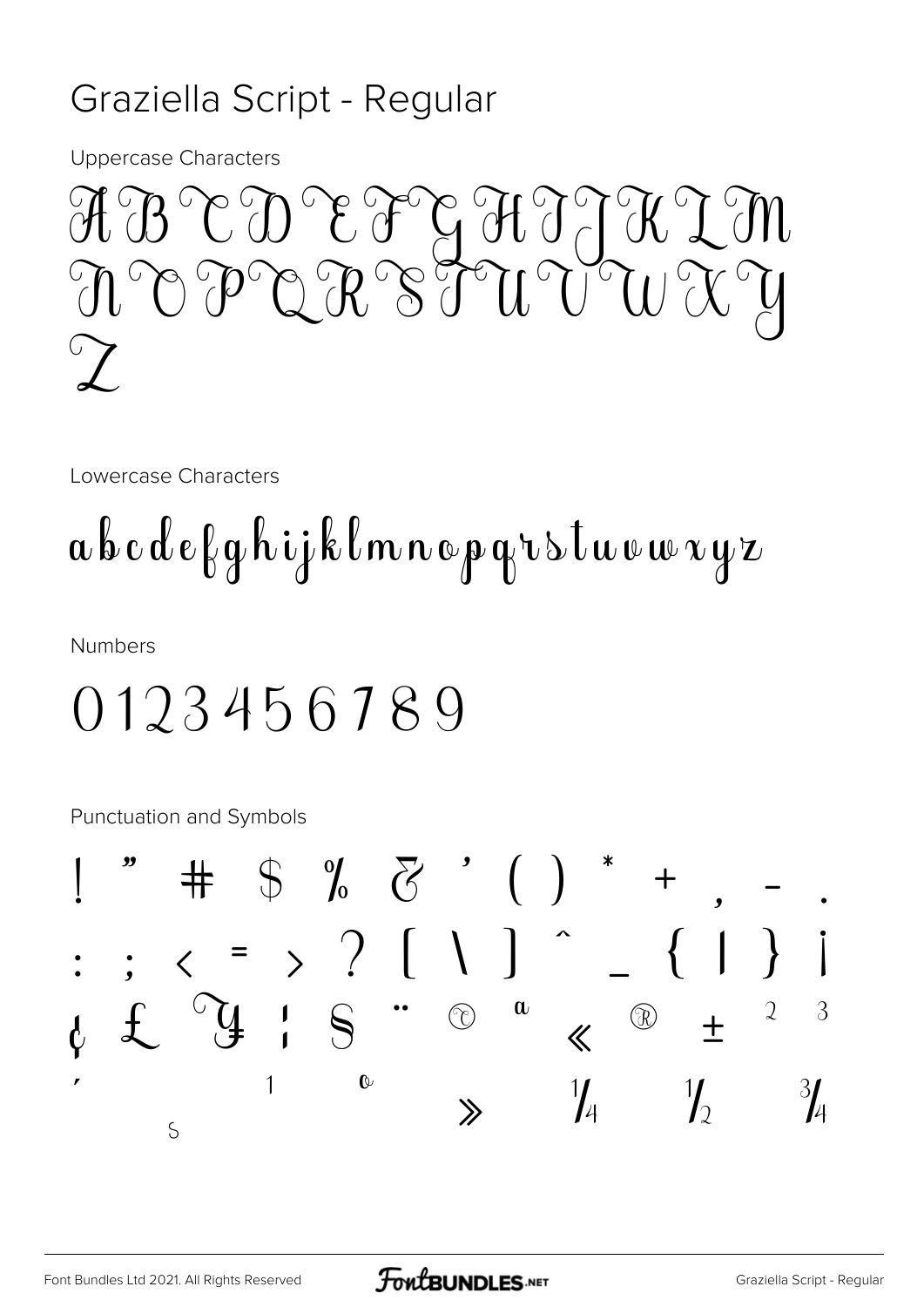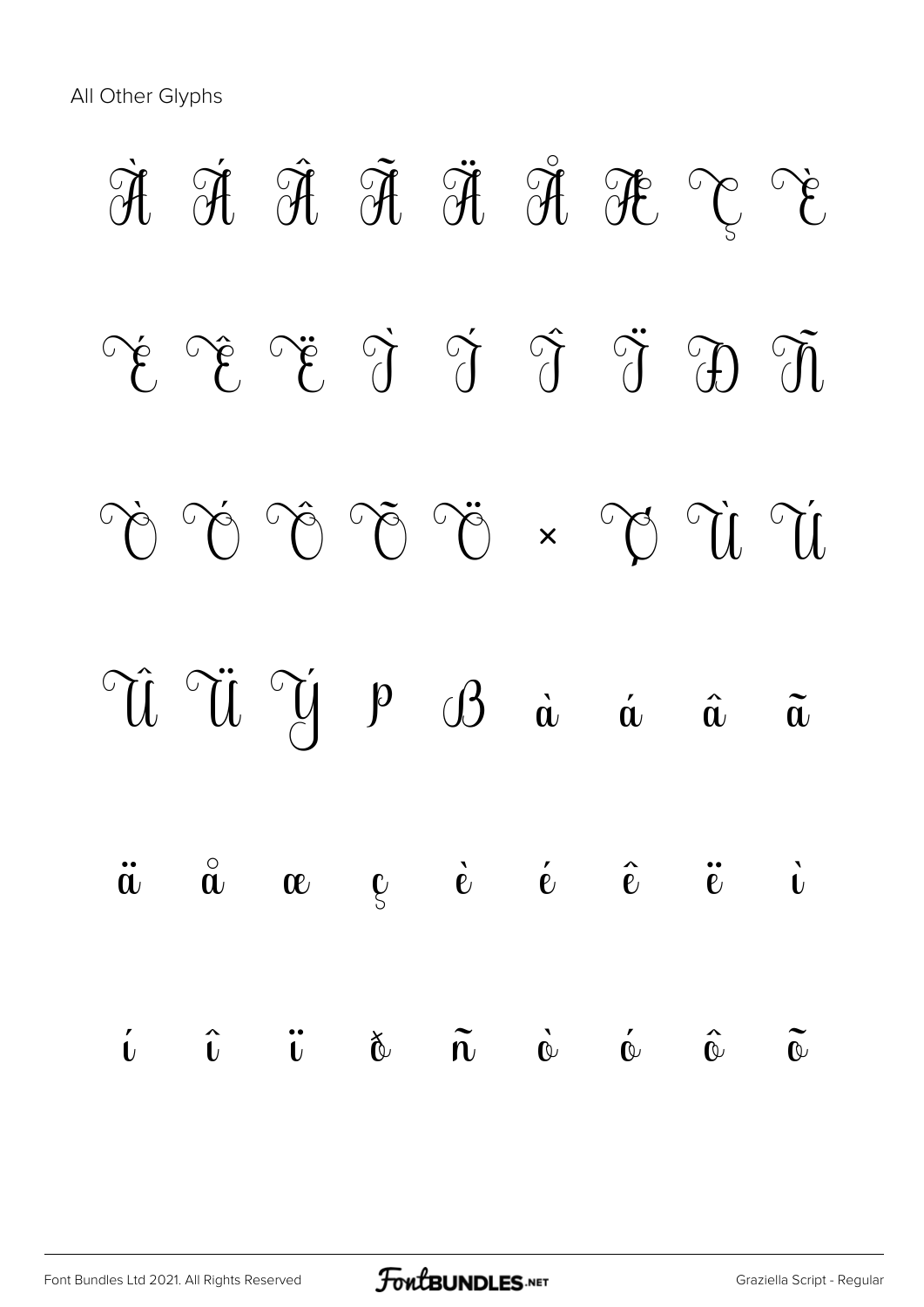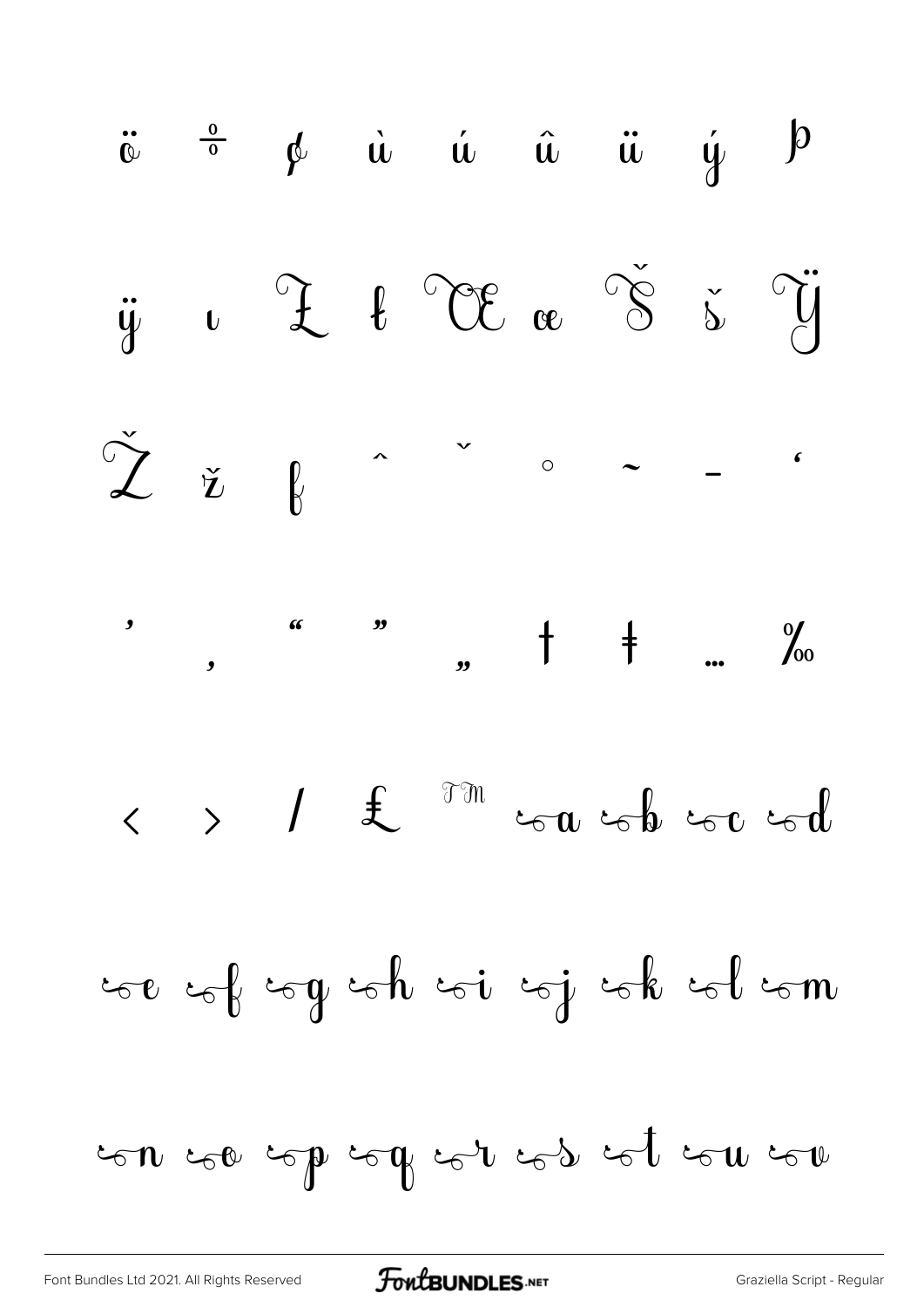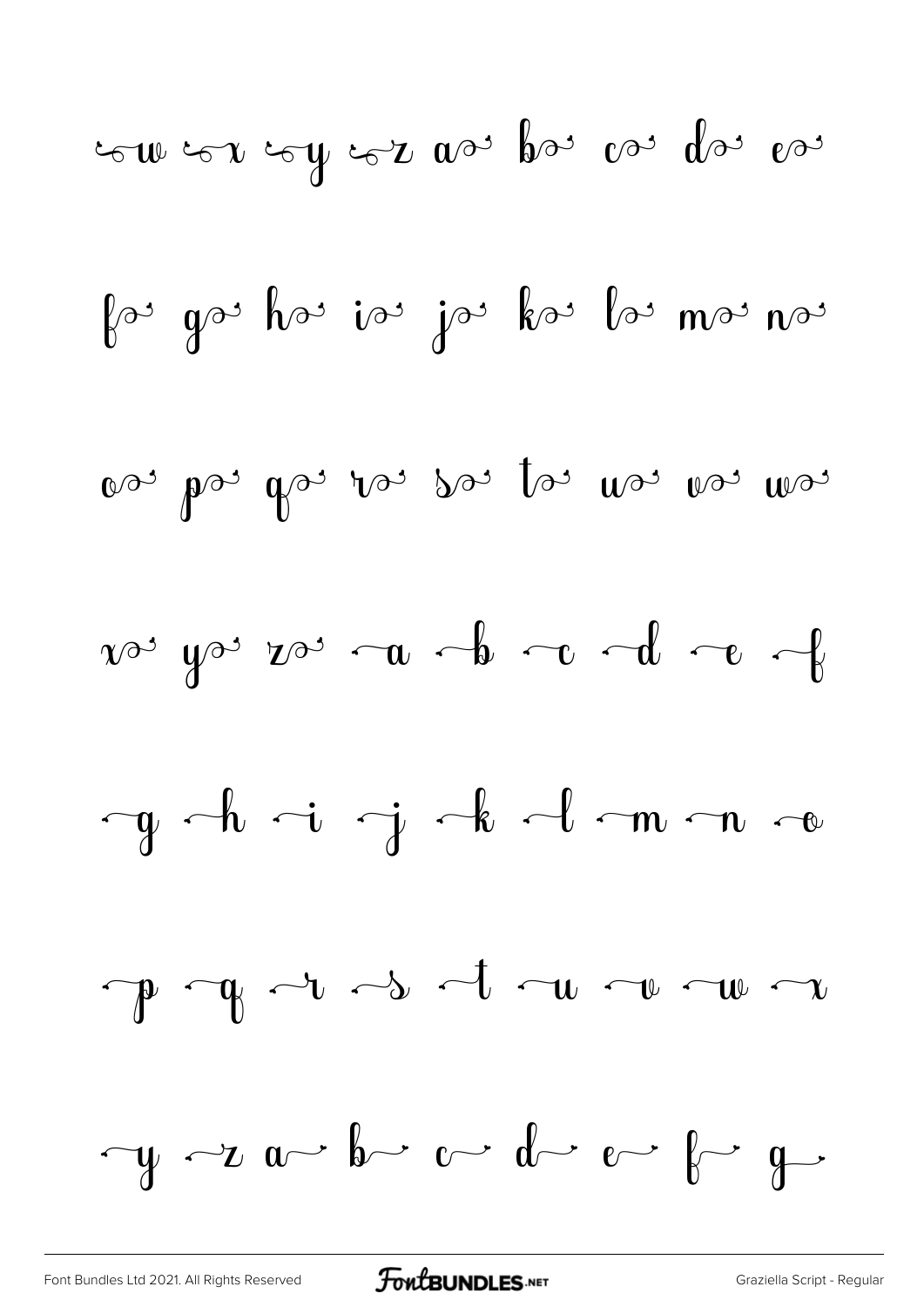

[Font Bundles Ltd 2021. All Rights Reserved](https://fontbundles.net/) **FoutBUNDLES.NET** [Graziella Script - Regular](https://fontbundles.net/)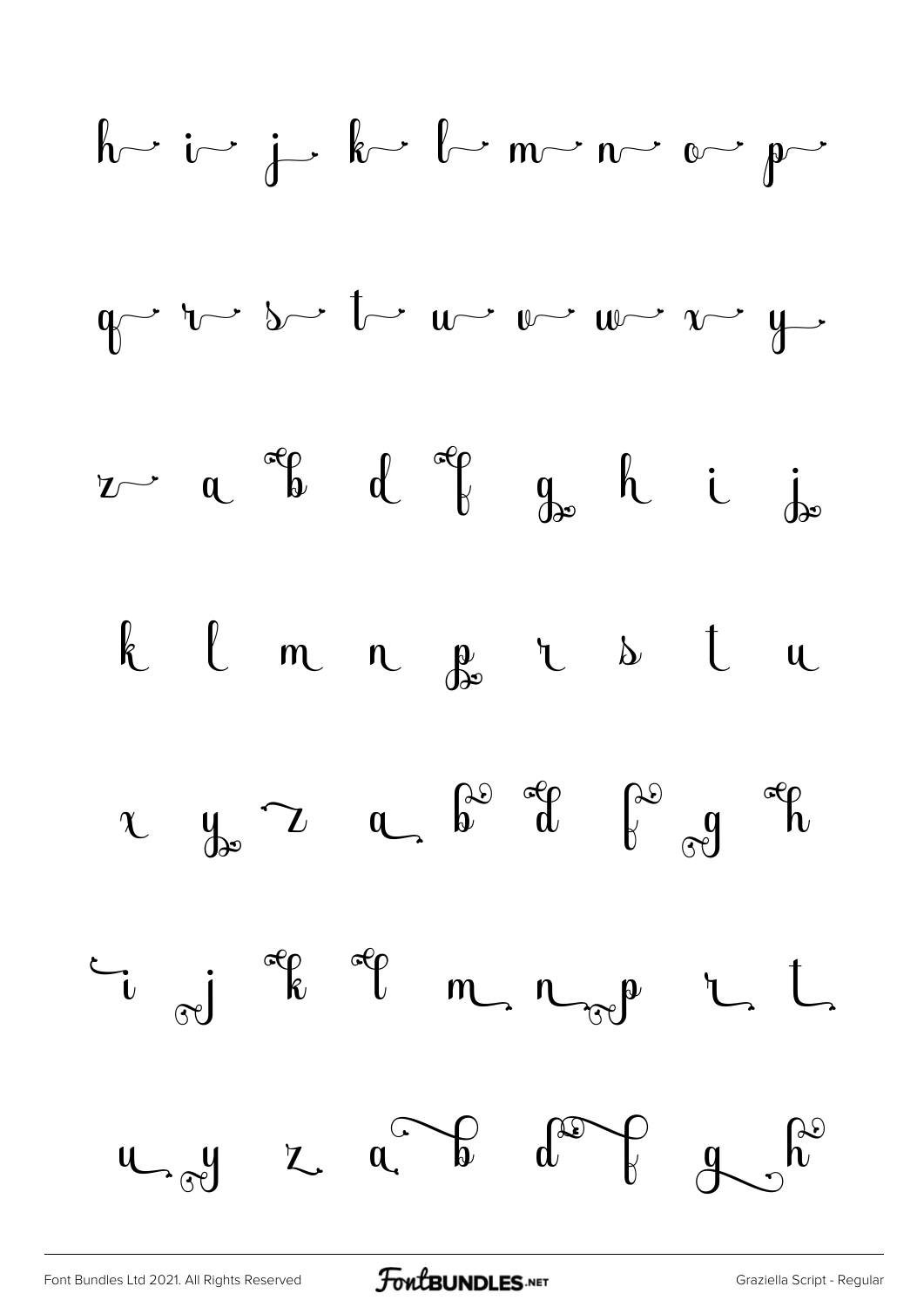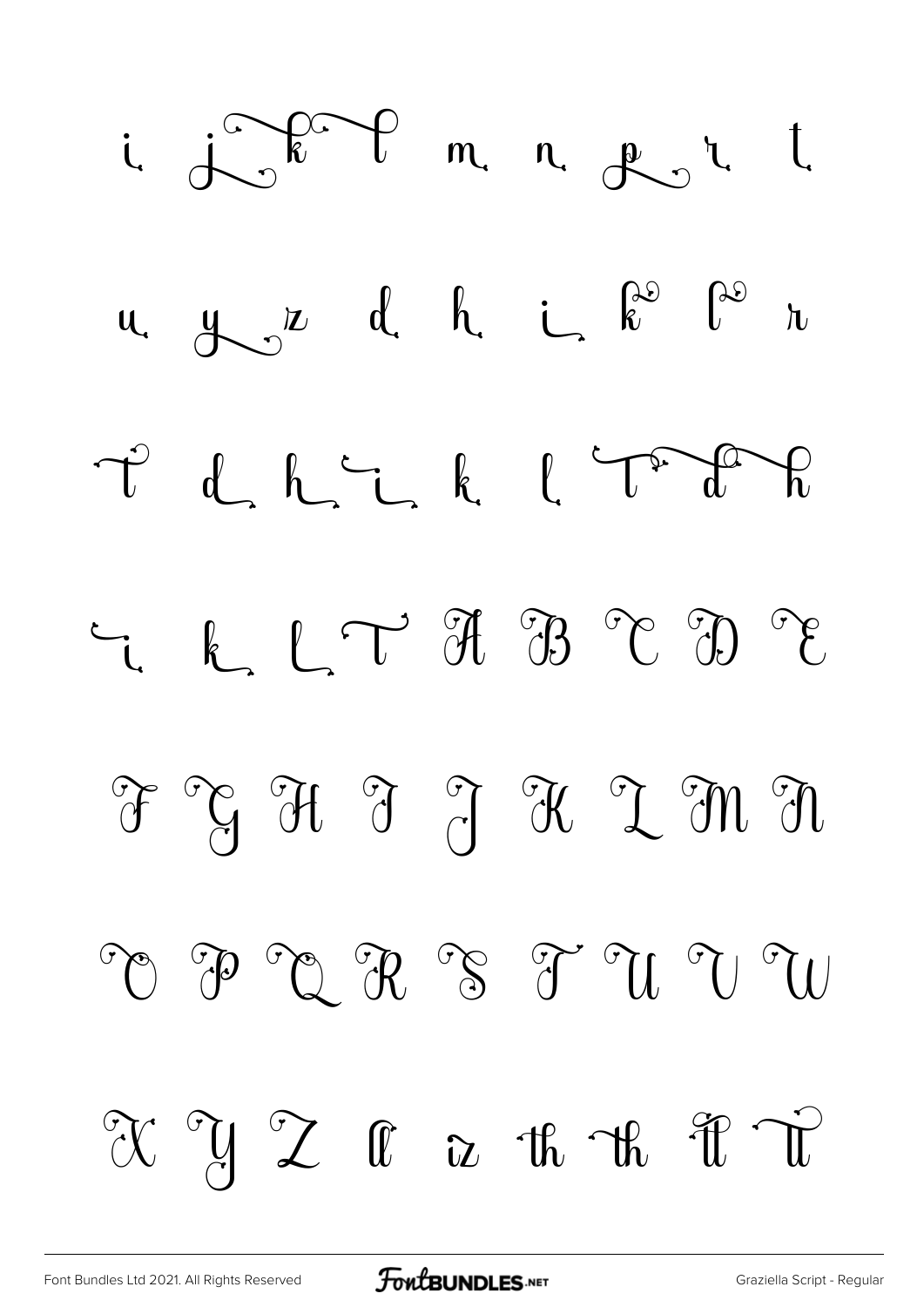## $f(x) = \frac{1}{2}$  or  $\frac{1}{2}$   $\frac{1}{2}$   $\frac{1}{2}$   $\frac{1}{2}$   $\frac{1}{2}$   $\frac{1}{2}$   $\frac{1}{2}$   $\frac{1}{2}$   $\frac{1}{2}$   $\frac{1}{2}$   $\frac{1}{2}$   $\frac{1}{2}$   $\frac{1}{2}$   $\frac{1}{2}$   $\frac{1}{2}$   $\frac{1}{2}$   $\frac{1}{2}$   $\frac{1}{2}$   $\frac{1}{2}$   $\frac{1}{2}$   $\frac{$

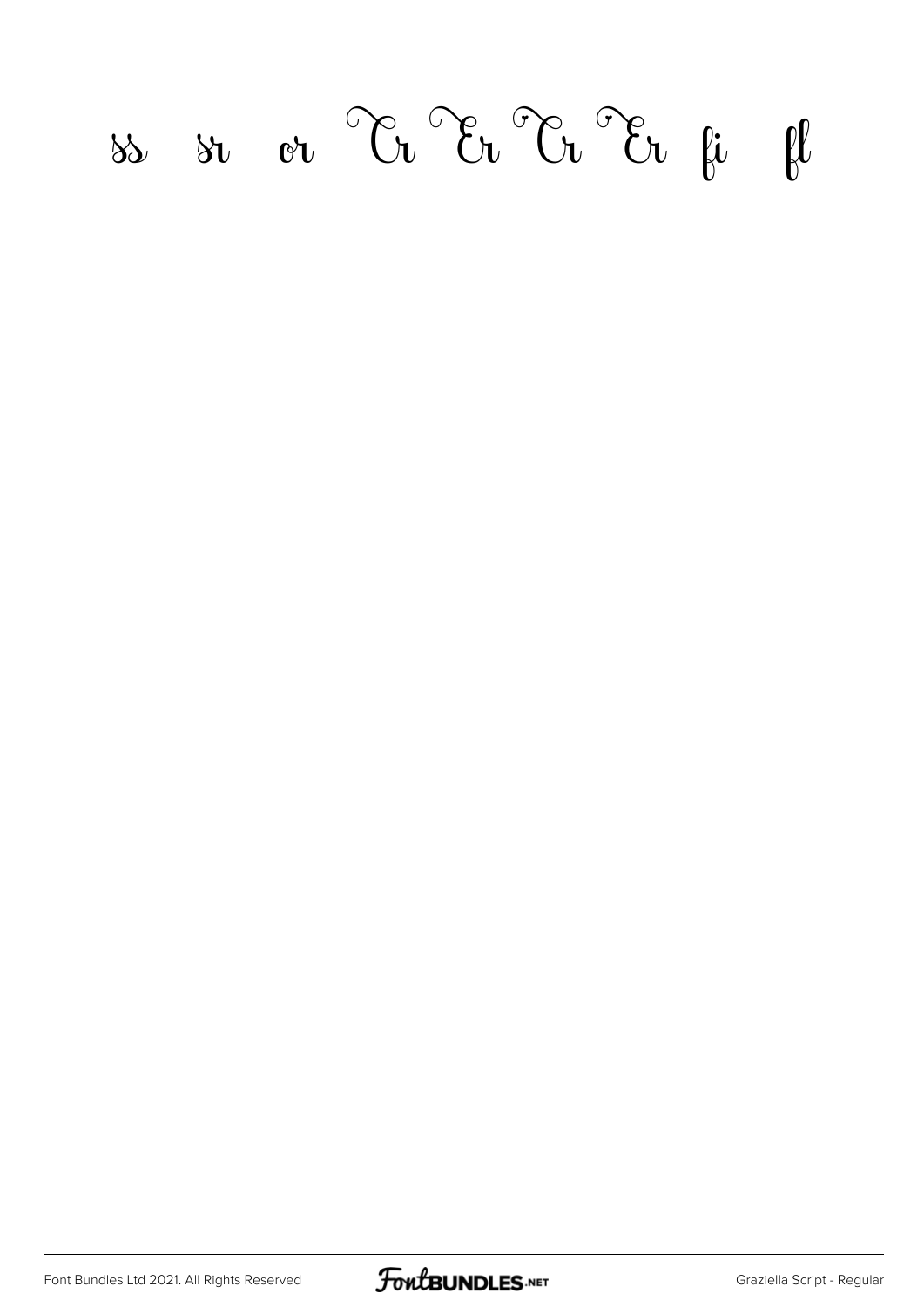#### Graziella Script Italic - Regular

**Uppercase Characters** 



Lowercase Characters

 $a\,b\,c\,d\,e$ fghijklmnopqr $\,$ s $\,t\,\omega\,\omega\,\omega\,\nu\,\nu$ 

**Numbers** 

0123456789

Punctuation and Symbols

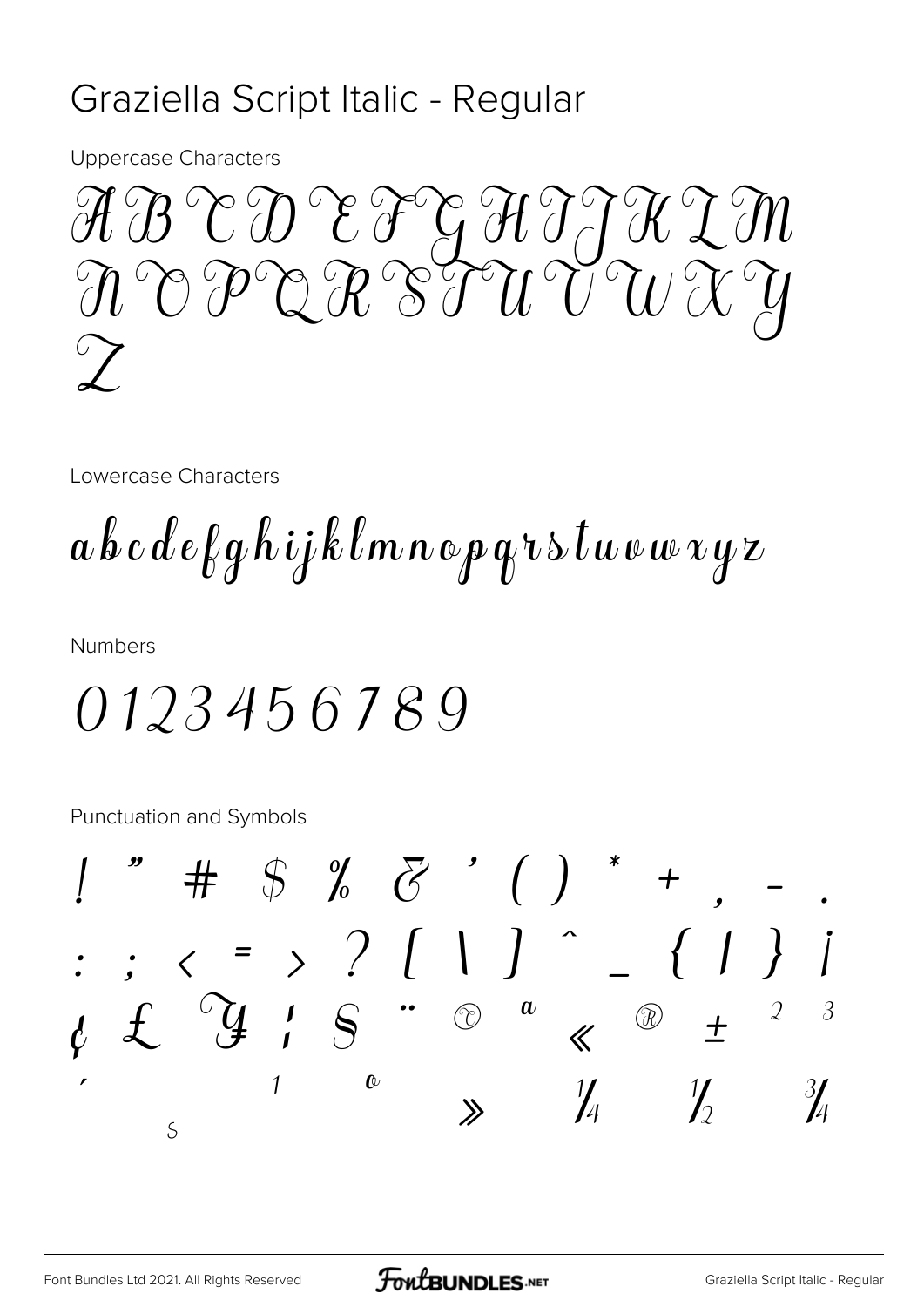All Other Glyphs

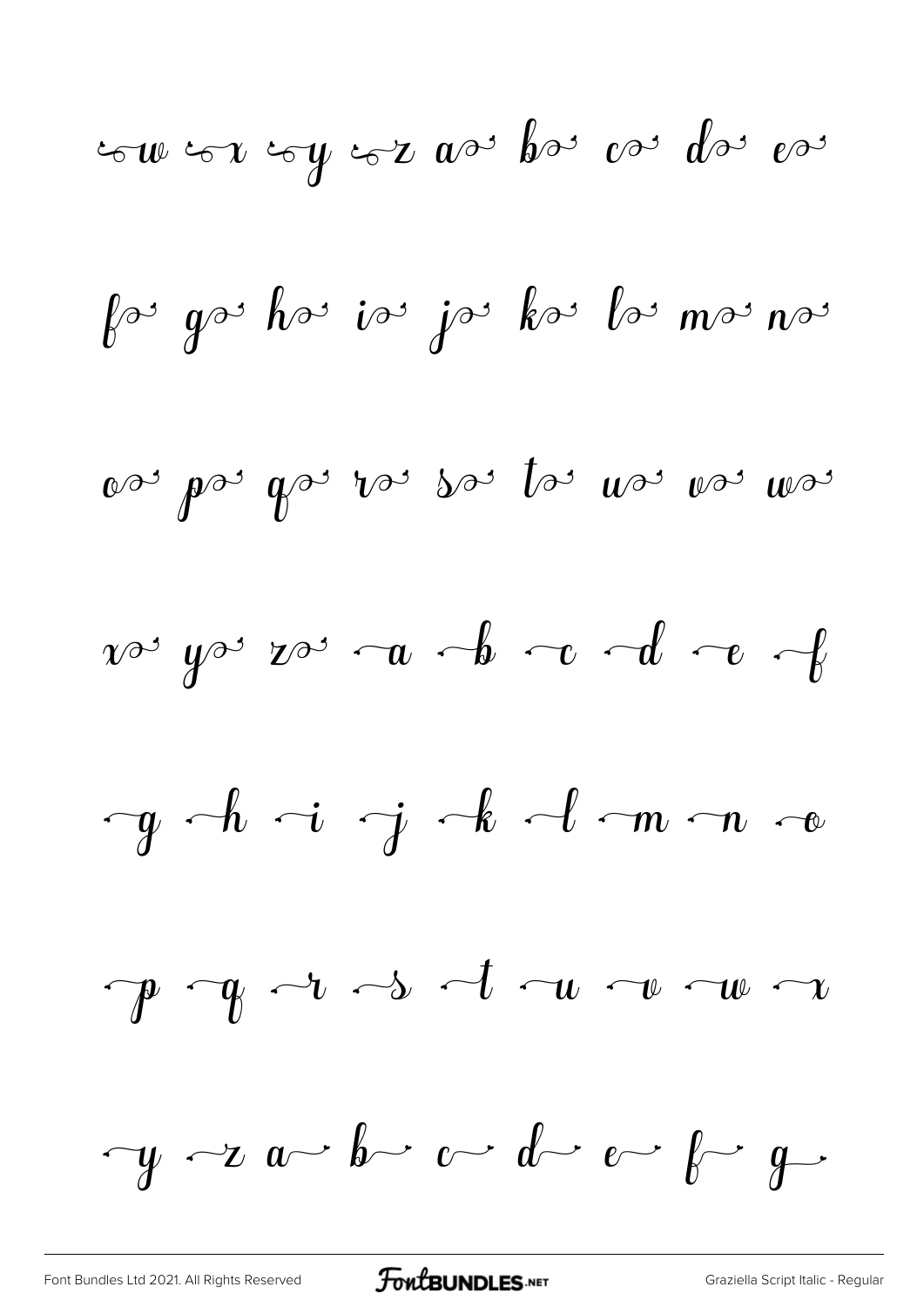| $h$ | $i$ | $j$ | $k$ | $l$ | $m$ | $n$ | $o$ | $p$ |     |     |     |     |     |
|-----|-----|-----|-----|-----|-----|-----|-----|-----|-----|-----|-----|-----|-----|
| $q$ | $i$ | $j$ | $k$ | $l$ | $m$ | $v$ | $w$ | $w$ | $y$ |     |     |     |     |
| $z$ | $a$ | $q$ | $d$ | $q$ | $q$ | $h$ | $i$ | $j$ |     |     |     |     |     |
| $k$ | $l$ | $m$ | $n$ | $q$ | $k$ | $i$ | $i$ |     |     |     |     |     |     |
| $k$ | $l$ | $m$ | $n$ | $q$ | $k$ | $q$ | $k$ |     |     |     |     |     |     |
| $u$ | $y$ | $z$ | $a$ | $k$ | $q$ | $p$ | $q$ | $q$ | $q$ |     |     |     |     |
| $u$ | $q$ | $q$ | $q$ | $q$ | $q$ | $q$ | $q$ | $q$ | $q$ | $q$ | $q$ | $q$ | $q$ |

[Font Bundles Ltd 2021. All Rights Reserved](https://fontbundles.net/) **FoutBUNDLES.NET** [Graziella Script Italic - Regular](https://fontbundles.net/)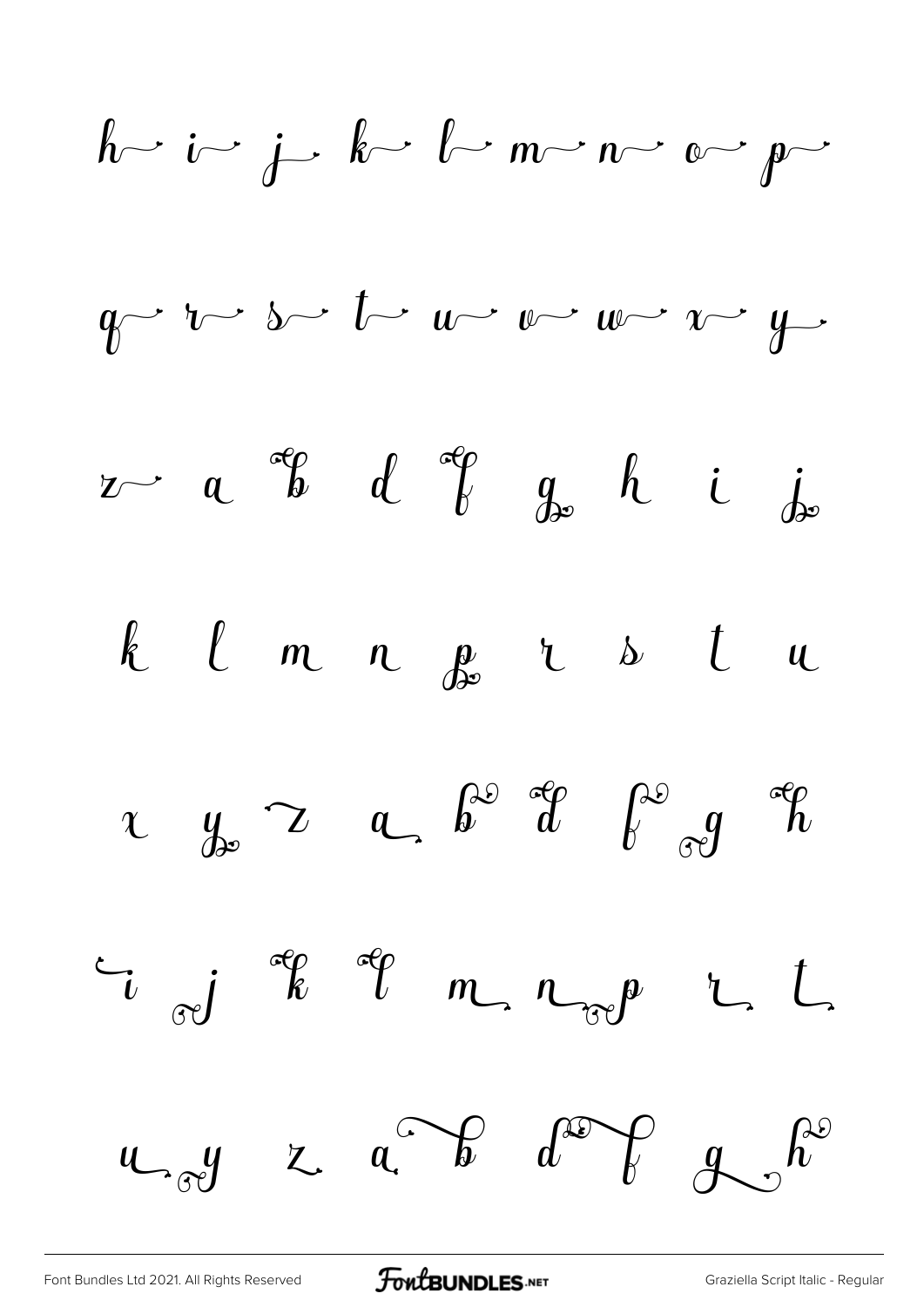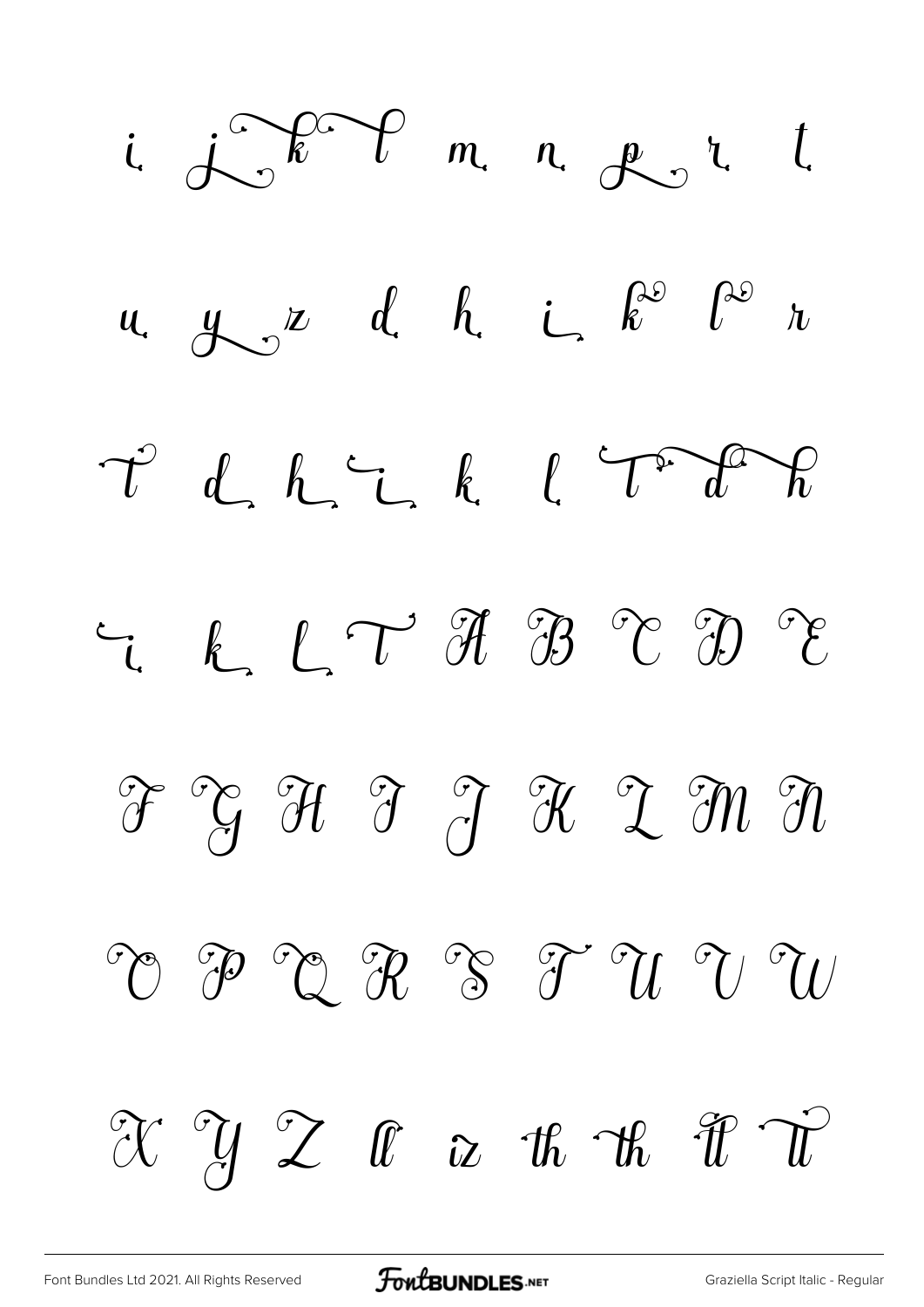# *ff <i>si or*  $\partial_t$   $\partial_t$   $\partial_t$   $\partial_t$   $\partial_t$   $\mu$   $\mu$

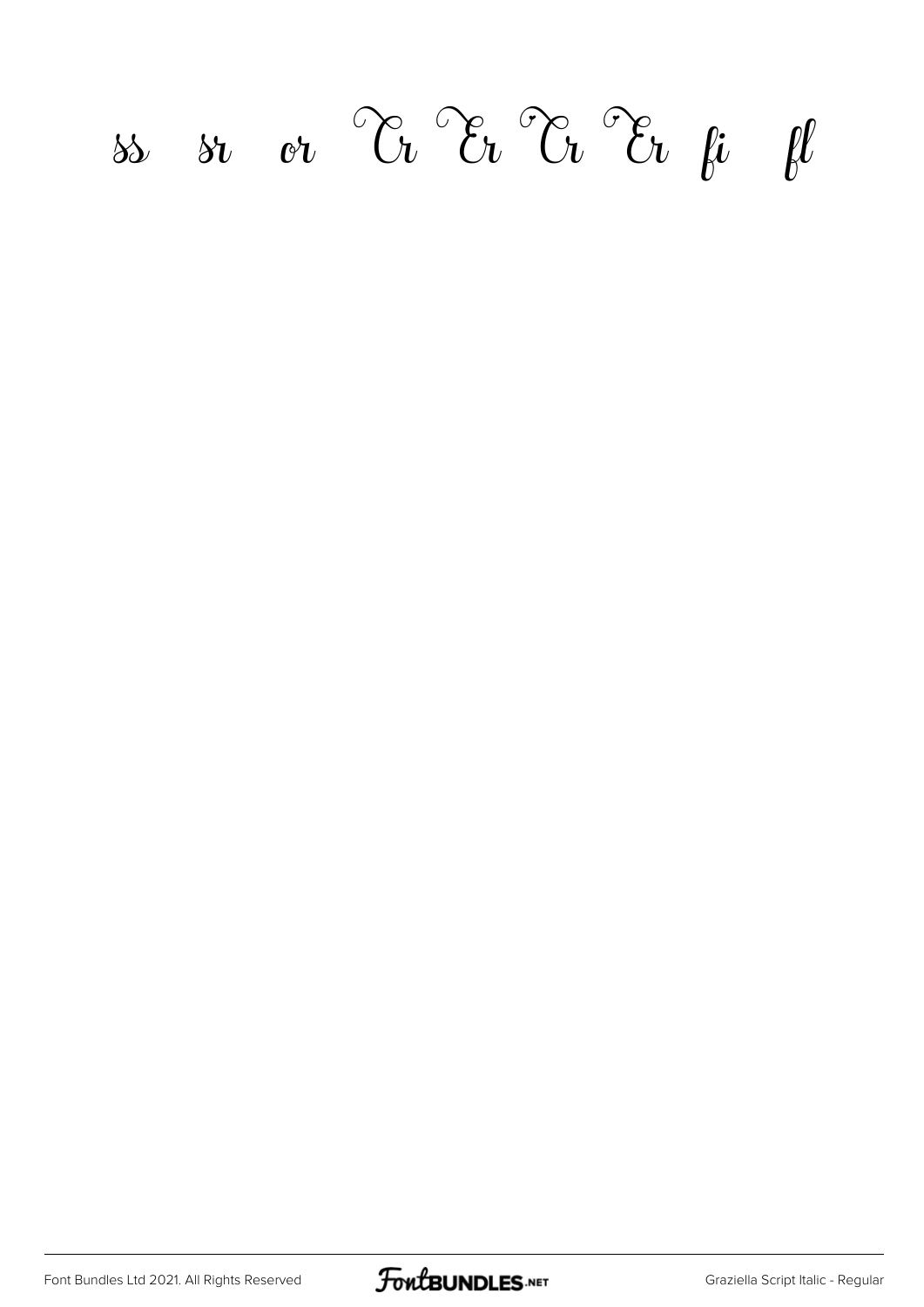#### Graziella Script Bold - Bold

**Uppercase Characters** 

MER BY PHET TO COO CO N O P Q R S T U V W X Y  $\mathcal{C}$ 

Lowercase Characters

## abcdefghijklmnopqrstuvwxyz

**Numbers** 

## 0123456789

Punctuation and Symbols

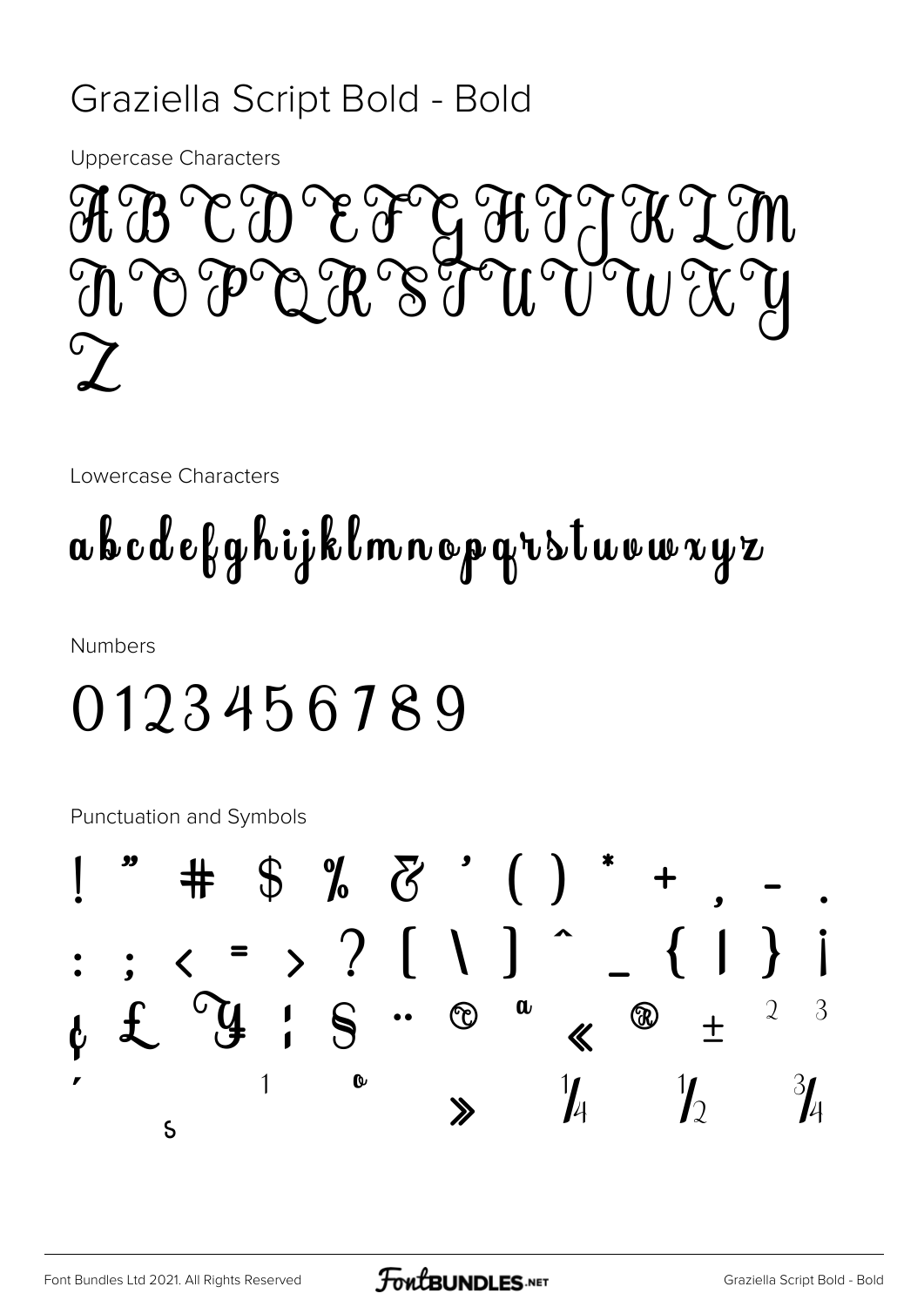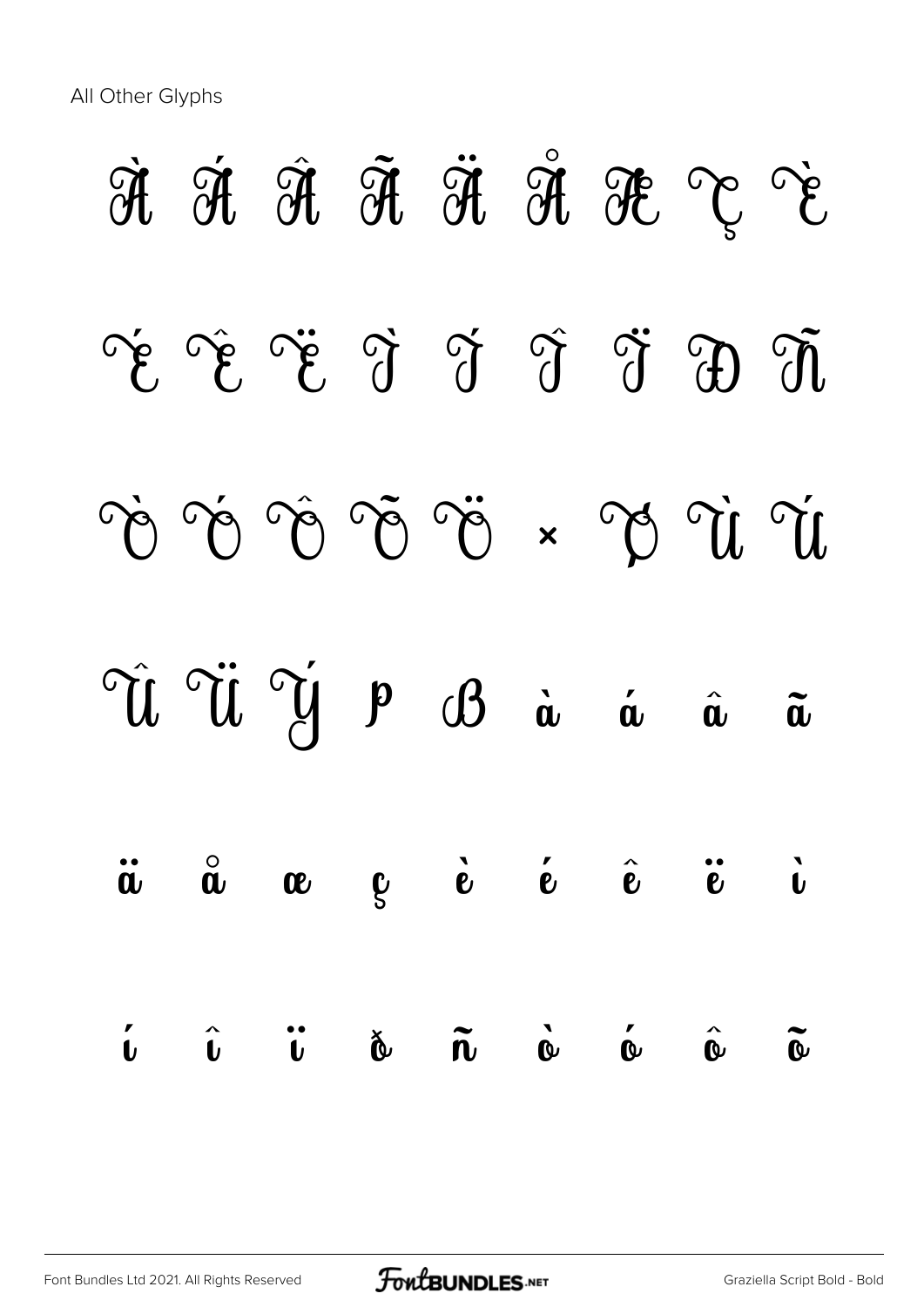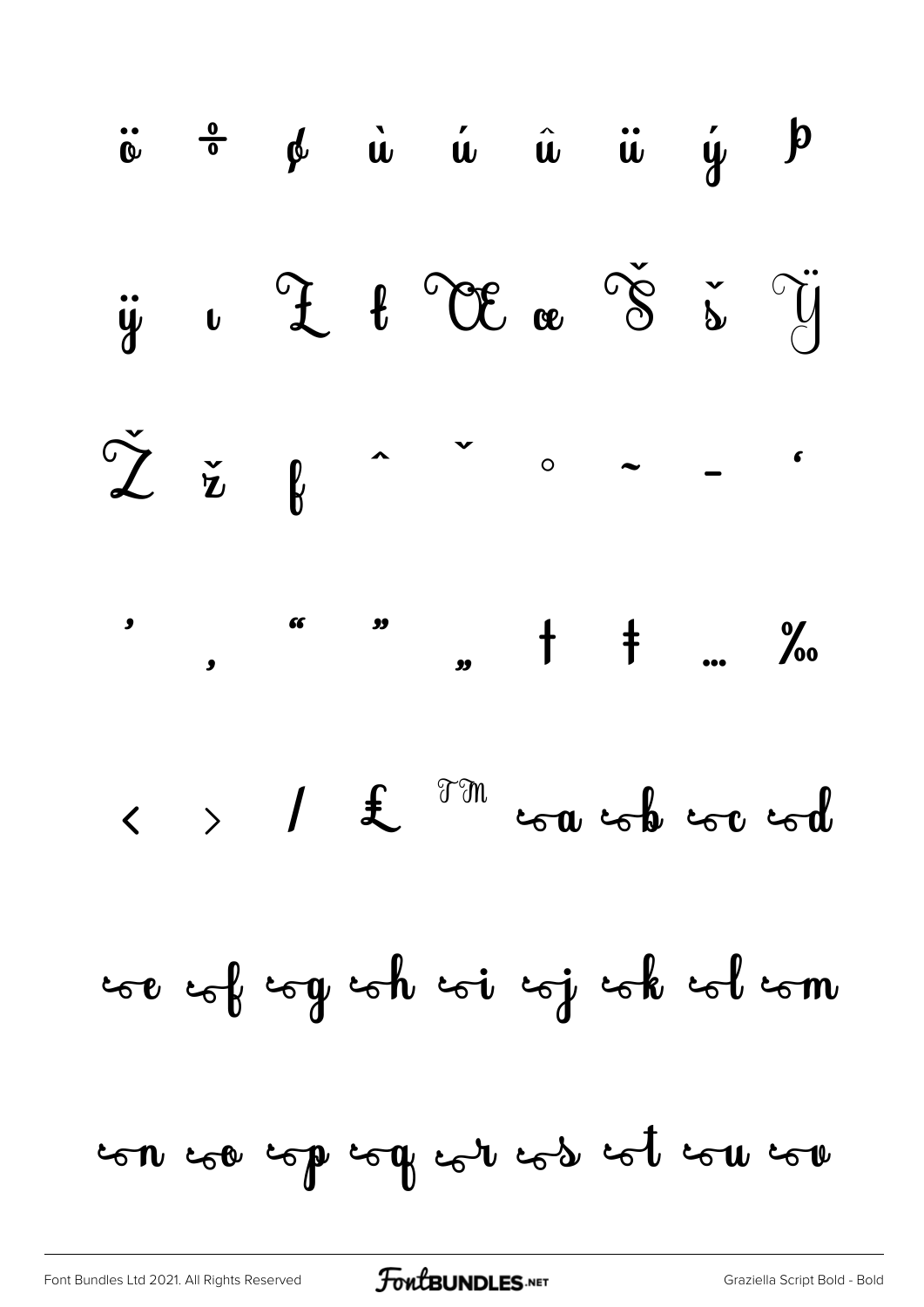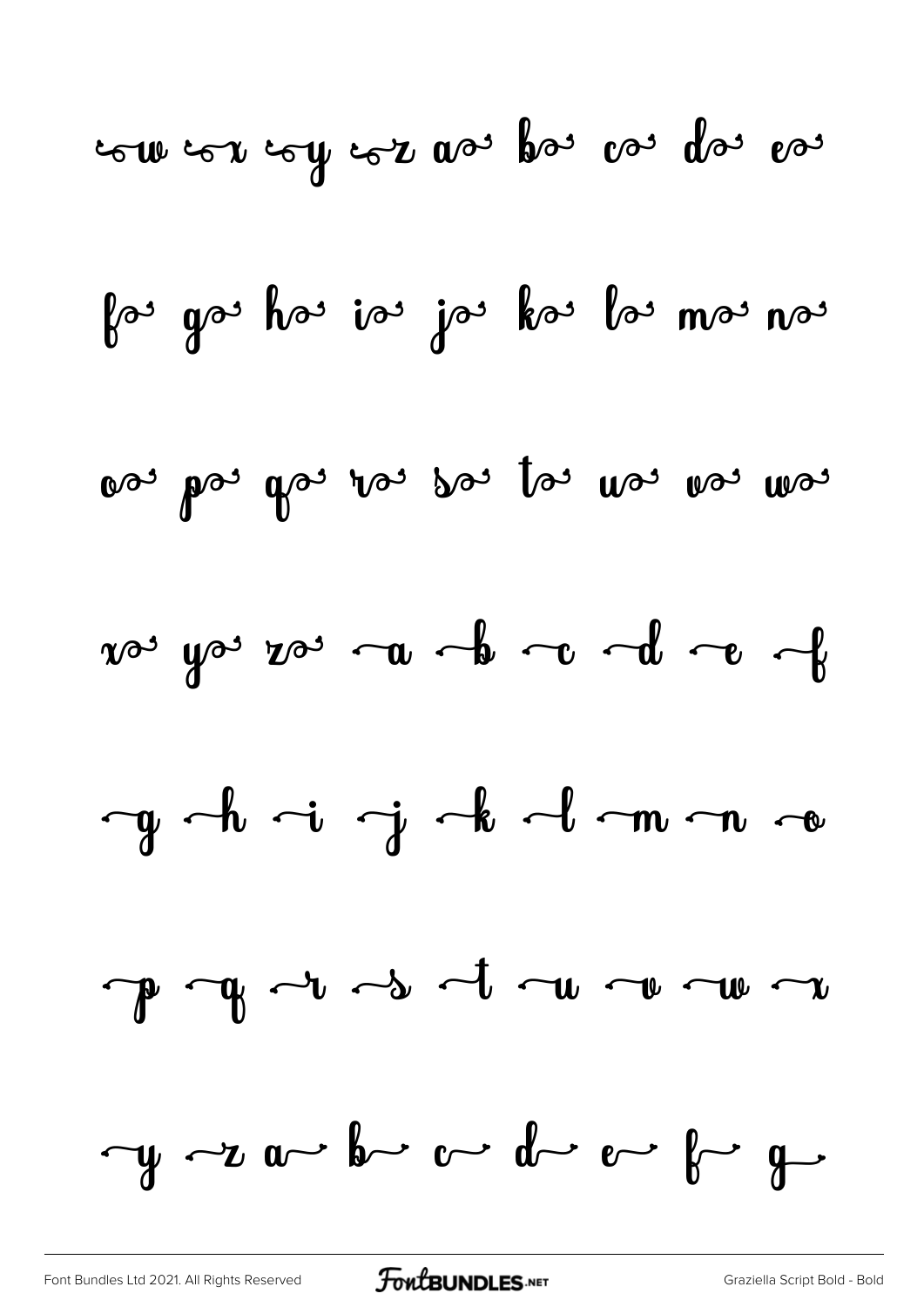| $h$ | $i$ | $j$ | $k$ | $l$ | $m$ | $n$ | $o$ | $p$ |     |     |     |     |     |     |     |     |     |     |     |     |     |     |     |     |
|-----|-----|-----|-----|-----|-----|-----|-----|-----|-----|-----|-----|-----|-----|-----|-----|-----|-----|-----|-----|-----|-----|-----|-----|-----|
| $q$ | $r$ | $s$ | $t$ | $w$ | $w$ | $w$ | $w$ | $y$ |     |     |     |     |     |     |     |     |     |     |     |     |     |     |     |     |
| $z$ | $a$ | $q$ | $d$ | $q$ | $q$ | $h$ | $i$ | $j$ |     |     |     |     |     |     |     |     |     |     |     |     |     |     |     |     |
| $k$ | $l$ | $m$ | $n$ | $q$ | $k$ | $i$ | $j$ |     |     |     |     |     |     |     |     |     |     |     |     |     |     |     |     |     |
| $k$ | $l$ | $m$ | $n$ | $q$ | $k$ | $l$ | $u$ |     |     |     |     |     |     |     |     |     |     |     |     |     |     |     |     |     |
| $u$ | $q$ | $q$ | $q$ | $q$ | $q$ | $q$ | $q$ | $q$ | $q$ | $q$ | $q$ | $q$ | $q$ | $q$ | $q$ | $q$ | $q$ | $q$ | $q$ | $q$ | $q$ | $q$ | $q$ | $q$ |

[Font Bundles Ltd 2021. All Rights Reserved](https://fontbundles.net/) **FoutBUNDLES.NET** [Graziella Script Bold - Bold](https://fontbundles.net/)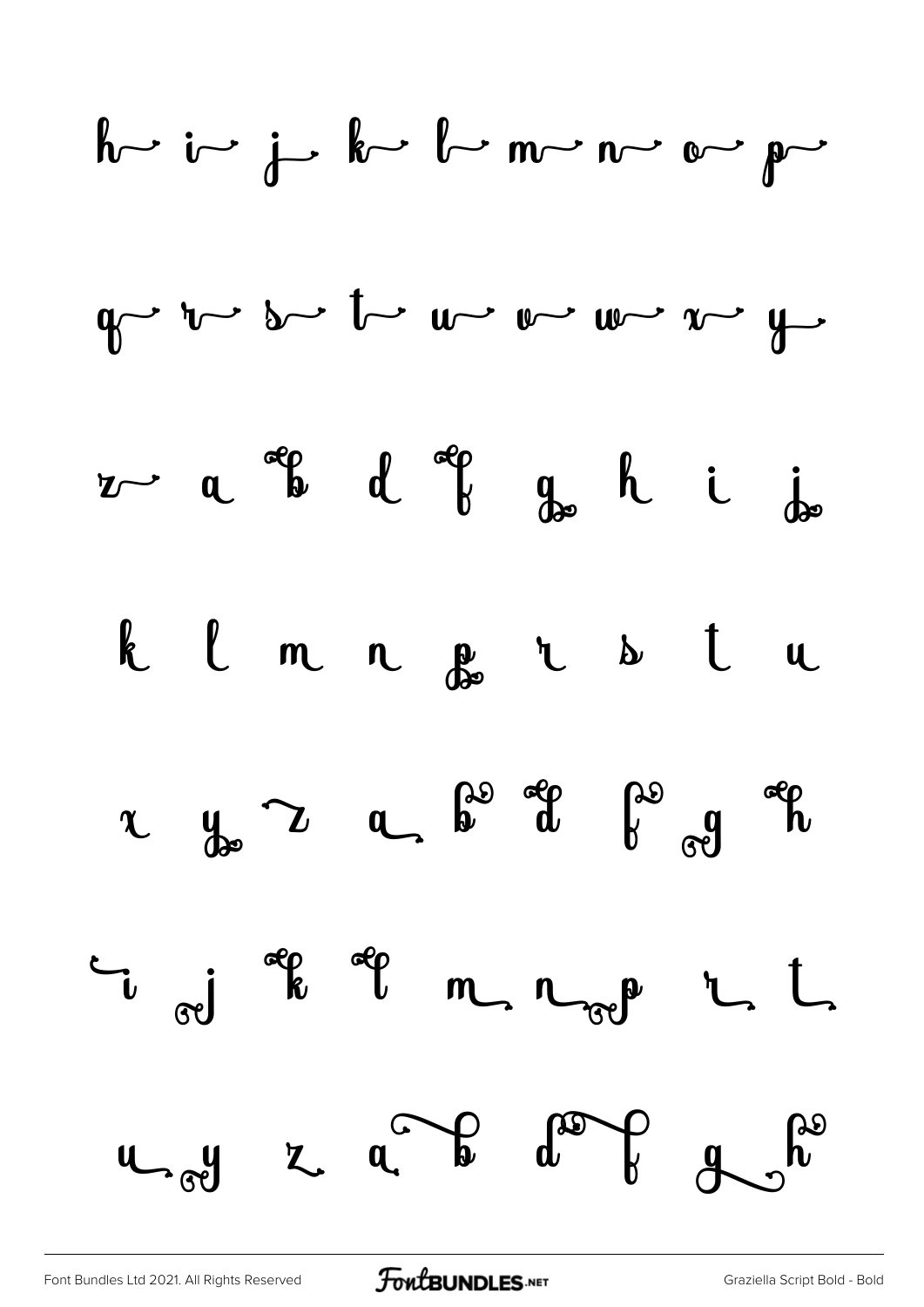